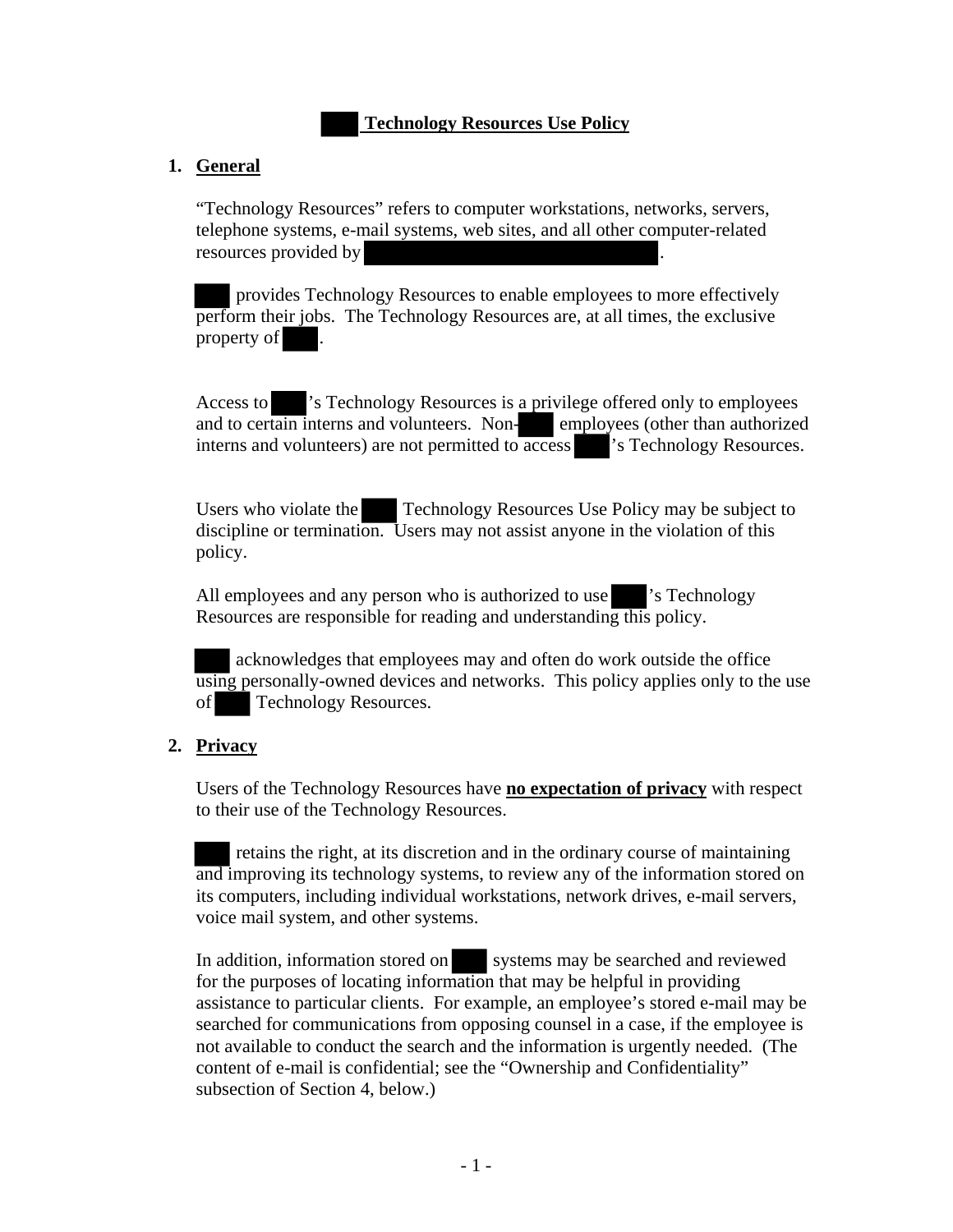keeps and may monitor logs of Internet and phone usage which may reveal information such as which Internet servers have been accessed by employees, phone numbers of incoming and outgoing calls, and the e-mail addresses of senders and recipients of e-mail going through 's e-mail server. Phone logs are used for performance measurement and process improvement, among other purposes. Internet logs are monitored to maintain the quality of the internet connection, among other purposes. Users should be aware that personal mobile devices, though not part of 's Technology Resources, might transmit data through 's WiFi network, which is one of the Technology Resources to which this policy applies.

 shall cooperate and provide assistance where necessary in setting up the computers of bargaining unit members so that e-mail and file sharing among bargaining unit members concerning such matters may be encrypted and not subject to review by unauthorized persons.

#### **3. Personal Use of Resources**

acknowledges that reasonable personal use may be made of Technology Resources. Limited personal use of Technology Resources will fall within the scope of acceptable use so long as such use is not excessive and does not interfere with an employee's performance of her/his duties.

### **Examples of acceptable personal use:**

- Brief personal use of Technology Resources (e.g., checking personal email or Facebook, or checking a news web site) for a few minutes each day. Employees are allowed to take breaks, and even outside of scheduled breaks, employees might find they can work more effectively after diverting their attention to something non-work-related for a moment.
- Use of on-line streaming audio while working, as long as it does not disturb others.

#### **Examples of unacceptable personal use:**

- Personal use for extended periods of time during business hours. Since there are always tasks to be done, it is not acceptable to engage in personal use of Technology Resources for extended periods of time while waiting for work to do. Employees who feel they have nothing to do should actively seek out work from supervisors, or think of something to do that helps advance the mission of
- Carrying on lengthy, non-work-related conversations during the day, whether by on-line chat, e-mail, or other medium.

Users should be discreet in their personal use of Technology Resources. If clients or visitors to see computer screens showing Facebook, news web sites, or games of solitaire, they may get the impression that staff do not take their job obligations seriously. Employees whose computer screens are visible to others need to be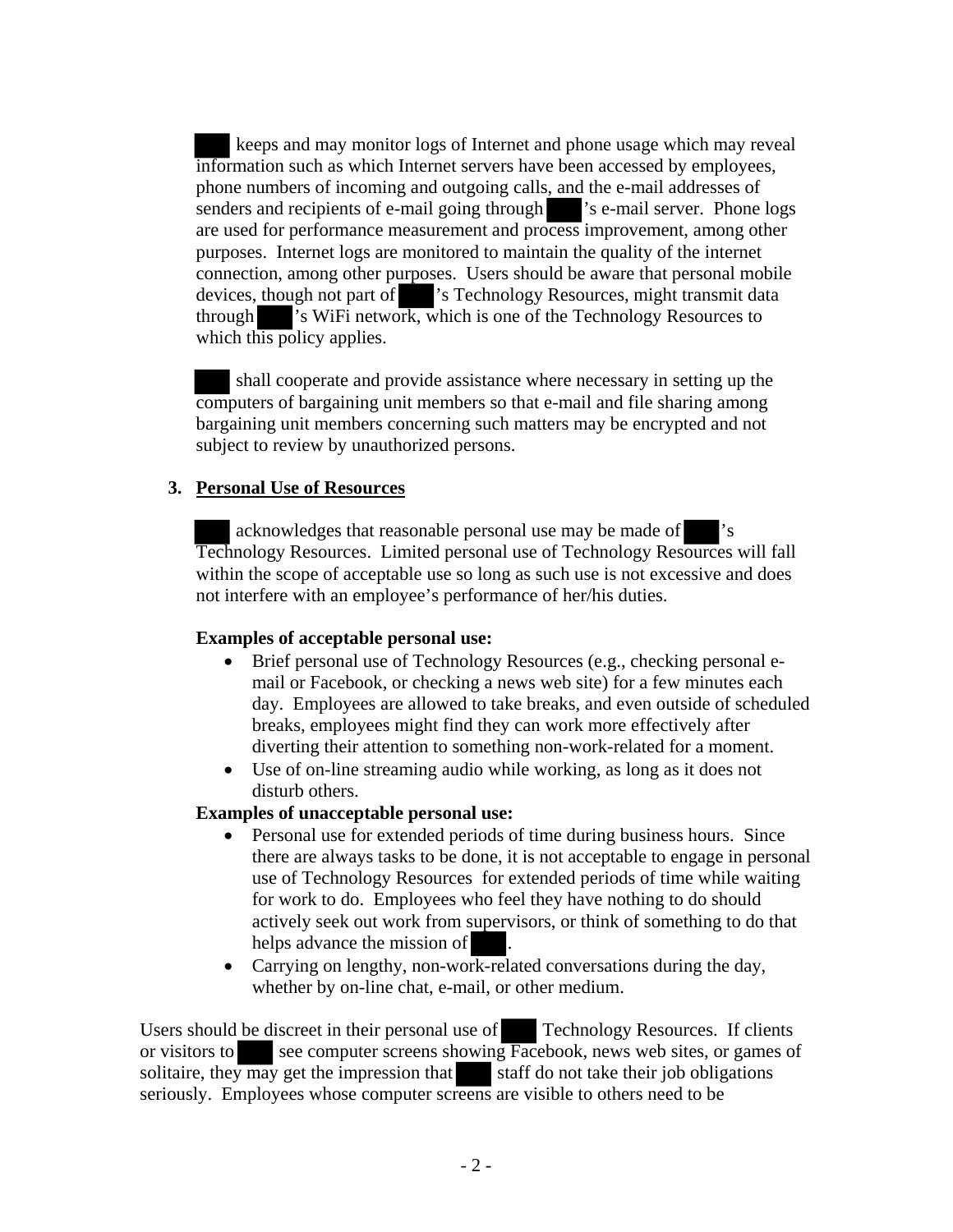particularly mindful of this. acknowledges that the burden of this policy falls more heavily on staff members without offices than those with offices.

Management understands that Technology Resources, as a necessary communications tool, may be used by persons for purposes of conducting union business within , so long as such use is not excessive and does not interfere with an employee's performance of her/his duties.

Users are individually responsible for personal use of Technology Resources. accepts no responsibility for the preservation or retrieval of any personal information stored within 's Technology Resources.

The entire Technology Resources Use Policy remains controlling whether the computer resources are being used for work-related purposes or for personal use. This means, for example, that users have no expectation of privacy with respect to their use of the Technology Resources regardless of whether that use is work-related or personal.

# **4. E-mail**

"E-mail" refers to all methods of accessing the various email systems, whether from within or through 's web-based e-mail interface.

## **Ownership and Confidentiality:**

- E-mail is provided as a tool to assist employees in performing their job and in support of the overall mission of the organization. All message content, without exception, remains the property of , not the private property of any employee.
- Notwithstanding 's right to retrieve and read any electronic mail messages, such messages should be treated as confidential by other employees and accessed only by the intended recipient. Employees are not authorized to retrieve or read any e-mail messages that are not sent to them. Any exception to this policy must receive prior approval by the Executive Director or the Managing Attorney, except in an emergency situation, when the Executive Director or the Managing Attorney shall be informed afterwards that the e-mail was accessed.

### **Frequency of e-mail checking:**

• It is reasonable for staff members to expect that when they send email to other  $\overline{\text{staff}}$  members who are present in the office, the e-mails will be read within four working hours, on average. Therefore, staff should check e-mail at least twice each day when they are in the office. When staff members who are present in the office check their e-mail less frequently than twice each day, this interferes with the usefulness of email as a reliable and efficient tool for intra-office communication.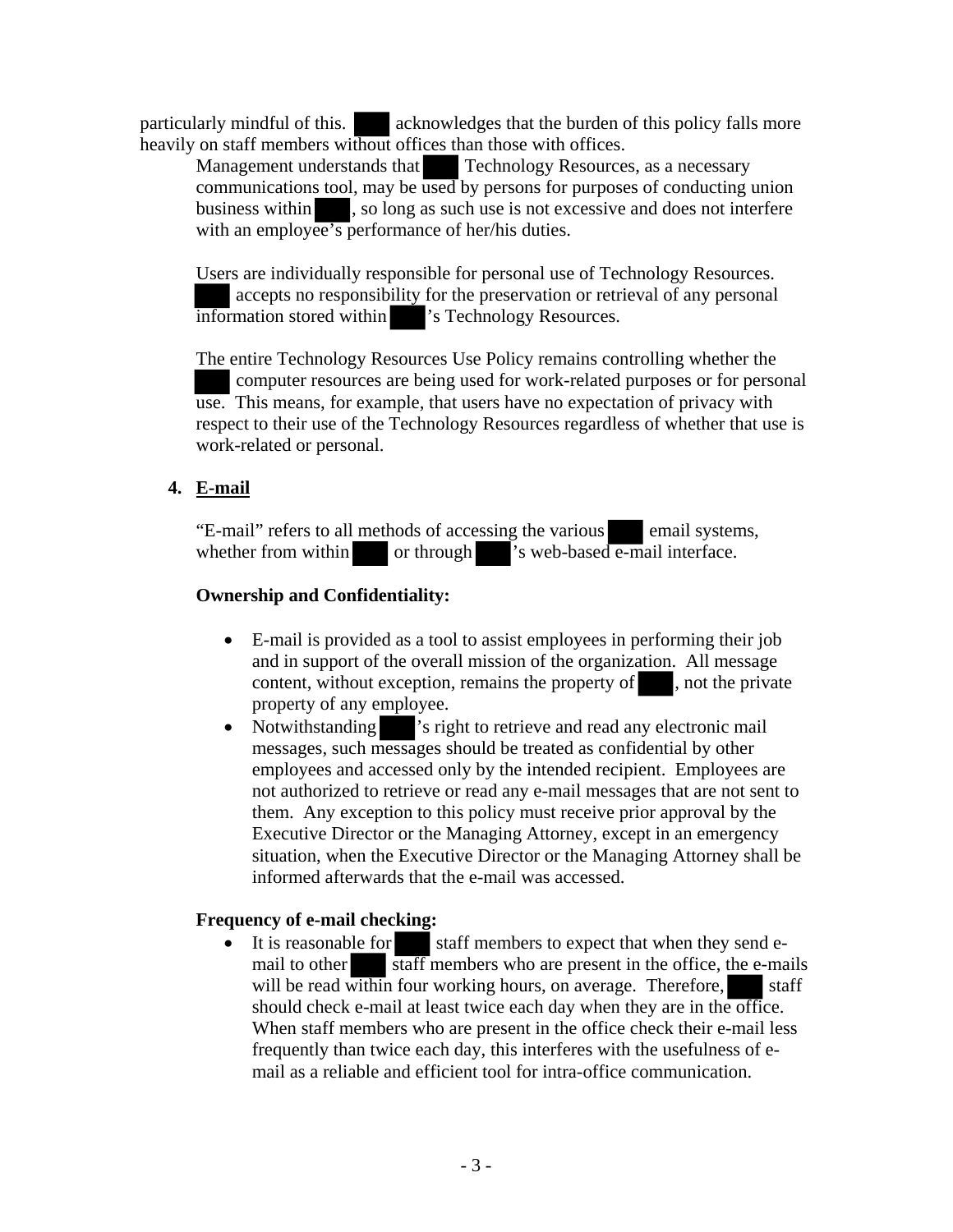- Notwithstanding the need to check e-mail at least twice each day, it is reasonable for staff members to choose to ignore e-mail for up to four hours at a time in order concentrate on work tasks without interruption. Accordingly, staff members should not assume that the intra-office e-mails they send will be read immediately.
- Supervisors may impose additional or alternative requirements relating to the checking of e-mail when appropriate.

### **Professionalism in the Use of E-mail:**

- Users should not put into an e-mail any communication that they would not put into a written document.
- Users should not put into an e-mail anything that they would not want attributed to them generally. Remember than once an e-mail has been sent, the sender no longer has control over what the recipient does with that e-mail, or to whom else it may be sent or forwarded.
- Because e-mails are very difficult to delete completely, it is best to assume that once committed to an e-mail, the text may come back at any time and may be discovered just like any document.

### **Avoiding Problems from E-mail:**

- Users should not open any file attached to an e-mail from an unknown sender, and should only open an attachment if they know what it is. Some viruses that spread through e-mail may appear to come from a familiar sender. Users should err on the side of caution and not open, download, link to, or execute any file or e-mail attachment that is at all questionable.
- Users may not create, forward, or reply to chain e-mails. Chain e-mail grows exponentially and creates congestion which delays the delivery of legitimate business-related e-mail.

### **5. Telephones**

The telephone system is provided as a tool to assist employees in performing their job and in support of the overall mission of the organization. All voice mail messages on the telephone system, without exception, remain the property of .

Employees should check and listen to all of their voice mail messages at least once a day when they are at work. Employees who are working outside of the office can check their voice mail messages by calling 215-981-3821. When employees take more than one day of vacation or personal time, and will not respond to voice mails while away, they must change their voice mail greetings so that callers will know when to expect a response. Supervisors may impose additional or alternative requirements relating to the checking of voice mail. In a situation where the employee cannot change a voice mail message, the employee's supervisor is responsible for changing the greeting. (IT staff can reset voice mail passwords.)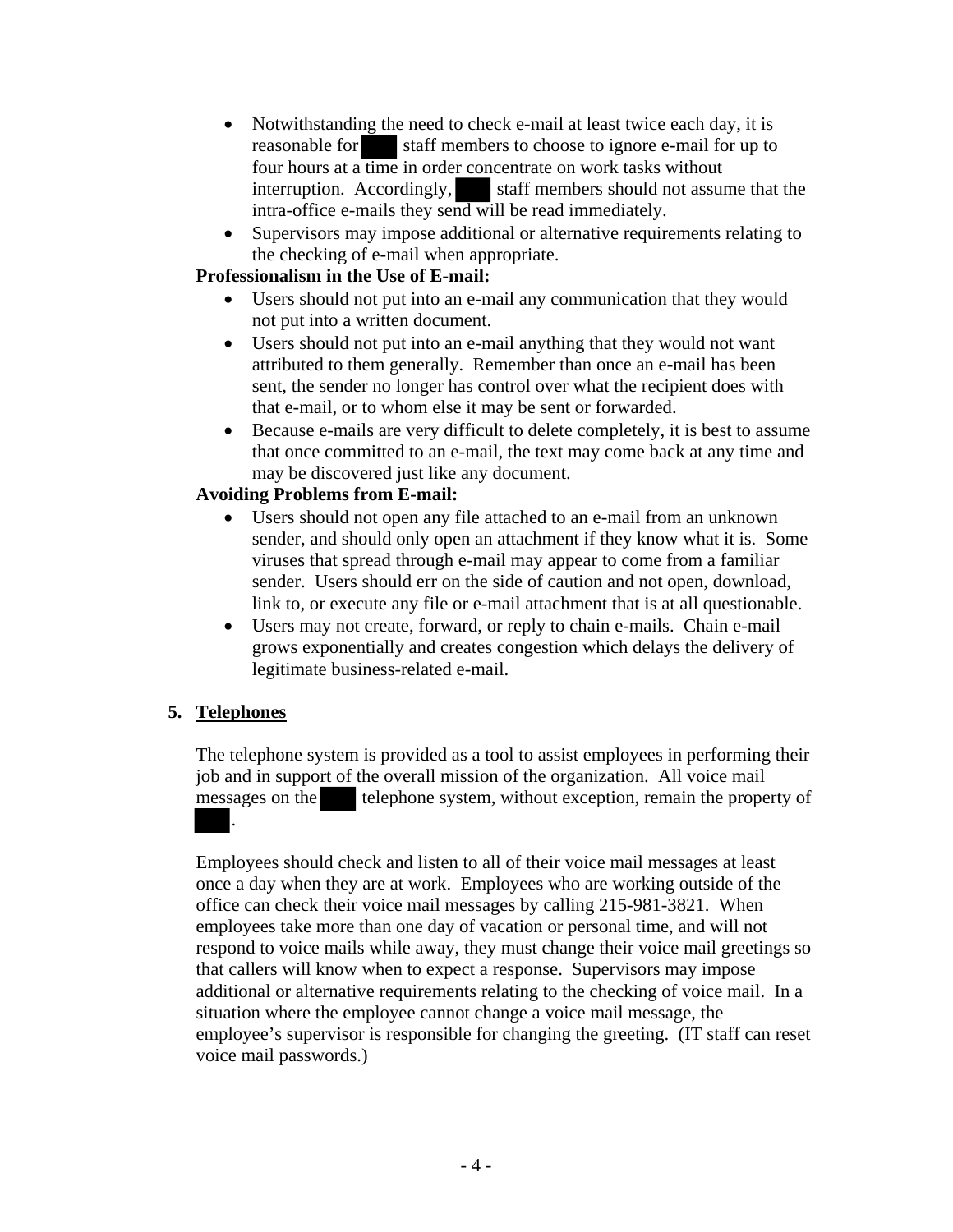Employees contacted by creditors or collection agencies should immediately inform the caller that employees are not permitted to talk to collection agencies at work. They should then follow up with the agency in writing advising them not to call them at work. Creditors failing to honor such a request can be reported to the Federal Trade Commission at www.ftc.gov. Attorneys in the Consumer Housing Unit are available on a confidential basis to assist employees as to how they can respond to harassment by creditors.

### **6. Repeated Distractions and Interruptions**

It is the policy of not to tolerate repeated non-work-related interruptions and distractions of employees to the detriment of their work. Employees are expected to inform family and friends of this policy.

The following are best practices that minimize unnecessary distractions:

- Employees should program their personal mobile devices not to interrupt them with unimportant messages, calls, or alerts;
- Whenever feasible, employees should postpone responding to or initiating non-work-related communications until non-working hours.
- Employees should not remain continuously logged in to personal e-mail accounts or social networking sites while they are working.

# **7. -issued equipment**

 may issue a mobile phone, laptop, or other portable device to an employee if necessary for work.

Employees in possession of equipment are expected to protect the equipment from loss, damage or theft. Upon resignation or termination of employment, or at any time upon request, the employee may be asked to produce the equipment for return or inspection.

All employees are expected to follow applicable state or federal laws or regulations regarding the use of mobile phones at all times.

Employees whose job responsibilities include regular or occasional driving and who are issued a mobile phone for business use are expected to refrain from using their phone while driving. Employees who are driving must pull over before using a mobile device, except in emergency situations.

Employees who are charged with traffic violations resulting from the use of a mobile device while driving will be solely responsible for all liabilities that result from such actions.